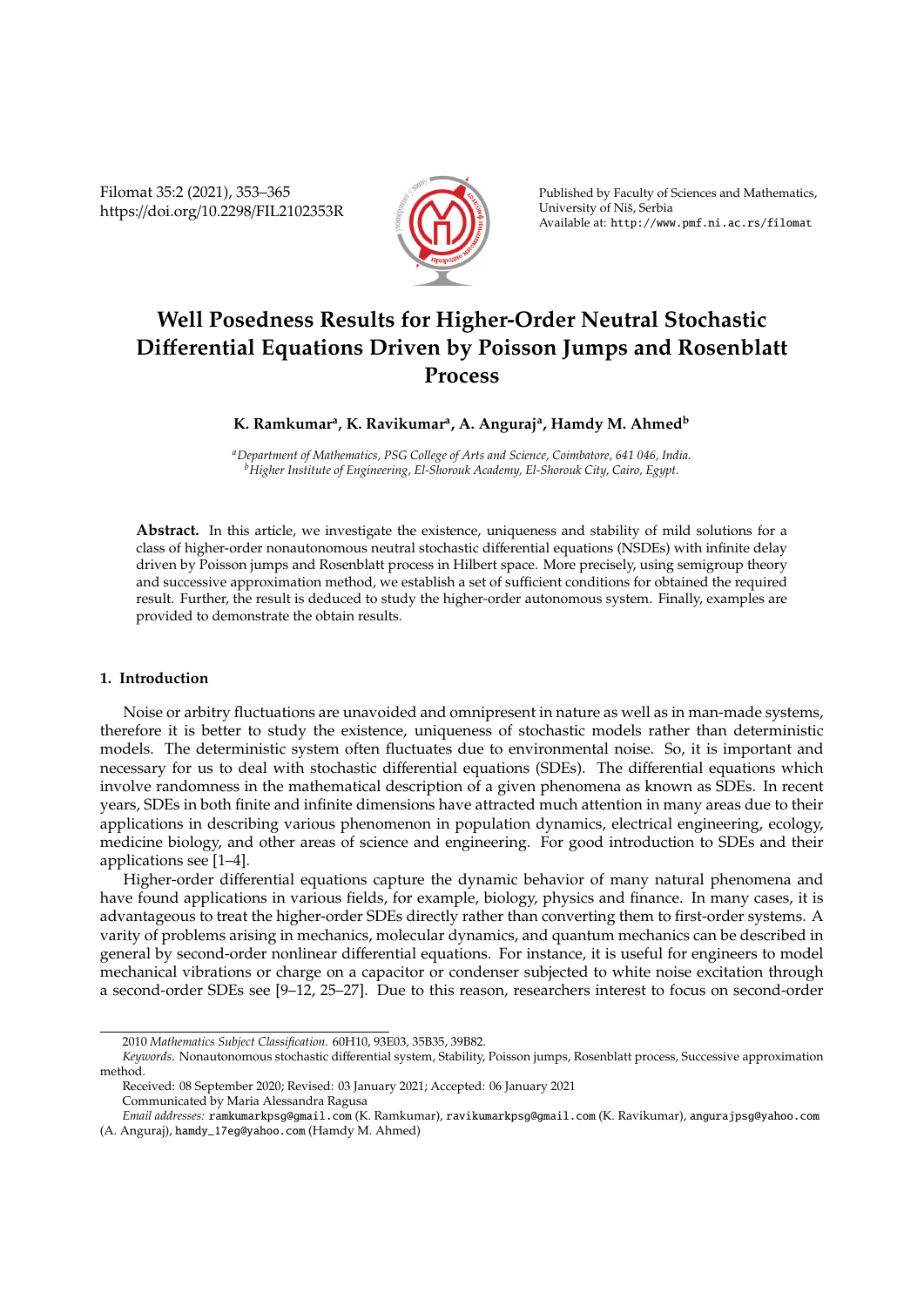SDEs. In recent years, existence and stability results for second-order SDEs have been considered by many scholars. Chen [6] discussed the exponential and asymptotical stability for second-order stochastic partial differential equations with infinite delay. Using Banach fixed point theorem, the sufficient conditions for the existenc, exponential stability and as well as almost sure exponential stability of SDEs with Poisson jumps. In the study of Ren and Sakthivel [7], proved the existence and uniqueness of mild solution of second-order neutral stochastic differential equations (NSDEs) with Poisson jumps under Lipschitz and non-Lipschitz conditions. In very recently, Dhanalakshmi and Balasubramaniam [8], investigated the stability of higher-order fractional NSDEs with Poisson jumps and Rosenblatt process via Nussbaum fixed point theorem.

Nowadays various real-life situations can be modeled by using Poisson jumps. For example, if a system jumps from a "normal state" to a "other state", the strength of systems is random. In order to make realistic model, a jumps term is included in and dynamical systems. Recently, the study of SDEs driven by Poisson jumps has considerable attentions see [8, 9, 13, 14]. On the other hand, the fractional Brownian motion (fBm) are utilized largely due to its self-similarity, stationary of increments and long-range dependence, for more details see [15–17, 24] and the references therein. Firstly, Tudor [18], investigated the Rosenblatt process which is a self-similar process with stationary increments and it appears as limit of long-range dependent stationary series in the Non-Central Limit Theorem. Subsequently, Maejima and Tudor [19] established the new properties of the Rosenblatt distribution. More recently, many researchers, investigated the SDEs with Rosenblatt process, one can refer the articles [8, 20–23].

Moreover, nonautonomous models are important to deal with the changes in the vital rates through time as a result of environmetal variation. Besides, to the best of authors' knowledge, there is no paper in the literature that is involved with the NSDEs with Poisson jumps and Rosenblatt process. Motivated by this consideration, in this article, we consider the higher-order nonautonomous NSDEs with infinite delay driven by Poisson jumps and Rosenblatt process.

$$
d\left[u^{'}(t) - \tilde{\tau}_{1}(t, u_{t})\right] = \mathfrak{A}(t)\left[u(t) - \tilde{\tau}_{1}(t, u_{t})\right]dt + \tilde{\tau}_{2}(t, u_{t})dt + g(t, u_{t})dw(t) + \int_{3} \mathfrak{h}(t, u_{t}, \eta)\widetilde{N}(dt, d\eta) + \sigma(t)d\mathbb{Z}_{H}(t), \quad t \in [0, T],
$$
  
\n
$$
u_{0} = \varphi \in \mathcal{B}, \quad u^{'}(0) = \zeta,
$$
\n(1)

where  $\mathfrak{A}(t)$  :  $\mathcal{D}(\mathfrak{A}(t)) \subset \mathbb{H} \to \mathbb{H}$ , a closed linear operator, which generators an evolution operators  $\mathfrak{S}(t, s)$ . The functions  $f_1, f_2 : [0, T] \times \mathcal{B} \to \mathbb{H}$ ,  $g : [0, T] \times \mathcal{B} \to \mathcal{L}_2^0$ ,  $b : [0, T] \times \mathcal{B} \times \mathcal{S} \to \mathbb{H}$  and  $\sigma : [0, T] \to \mathcal{L}_2^0$  are appropriate mappings specified later. The delay  $u_t: (-\infty, 0] \to \mathbb{H}$  is defined by  $u_t(\theta) = u(t + \theta)$  for  $t \geq 0$ belongs to the phase space  $\mathscr{B}$ , which is defined axiomatically. The initial data  $\varphi = \{\varphi(t) : -\infty < t \leq 0\}$  is an  $\mathfrak{F}_0$ -measurable,  $\mathscr{B}$ -valued stochastic process independent of *t*. In  $N(dt, d\eta) = N(dt, d\eta) - dt(\lambda d\eta)$  the Poisson measure  $N(dt, d\eta)$  denotes the Poisson counting measure.

This manuscript is organized as follows: In section 2, basic notations, preliminaries, and some basic results are recalled to use in the sequel. In section 3, we study the existence and uniqueness of nonautonomous NSDEs with infinite delays driven by Poisson jumps and Rosenblatt process. In section 4, we study the stability through the continuous dependence on initial values. In section 5, we prove the autonomous case of the system. An example are provided to demonstrate the obtain results in section 6 and conclusion is derived in section 7.

#### **2. Preliminaries**

In this section, we introduce notations and preliminary results need to establish our results. Let  $(H, ||\cdot||, \langle \cdot, \cdot \rangle)$  and  $(K, ||\cdot||, \langle \cdot, \cdot \rangle)$  denote two real separable Hilbert spaces, with their vectors norms and their products, respectively. We denote by  $\mathcal{L}(\mathbb{K};\mathbb{H})$  the set of all linear bounded operators from  $\mathbb K$  and  $\mathbb H$ , which is equipped with the usual operator norm  $\|\cdot\|$ . Let  $(\Omega, \mathfrak{F}, \mathbb{P})$  be a complete filtered probability space furnished with complete family of right continuous increasing sub  $\sigma$ -algebras { $\mathfrak{F}_t$ ,  $t \in J$ } satisfying  $\mathfrak{F}_t \subset \mathfrak{F}$  an H-valued random variable is an  $\mathfrak{F}$ -measurable function  $x(t): \Omega \to \mathbb{H}$ , and a collection of random variable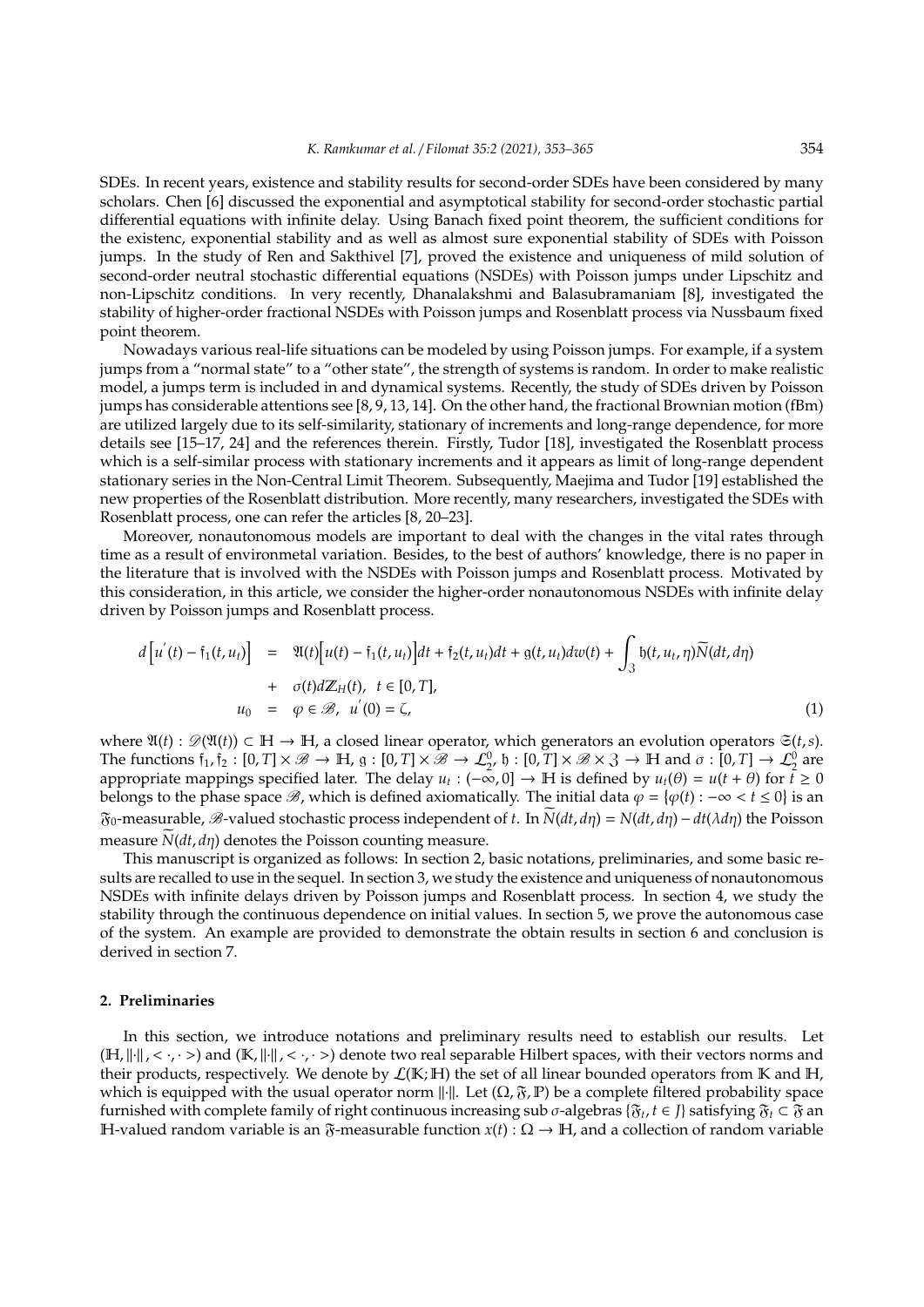$\mathbb{S} = \{x(t, \omega) : \Omega \to \mathbb{H} : t \in J\}$  is called a stochastic process. Let  $\beta_n(t)$  ( $n = 1, 2, ...$ ) be a sequence of real valued one-dimensional standard Brownian motions independent of  $(\Omega, \mathfrak{F}, \mathbb{P})$ . Set  $w(t) = \sum_{n=1}^{\infty} \sqrt{\lambda_n} \beta_n(t) \zeta_n(t)$ ,  $t \ge 0$ , where,  $\lambda_n \geq 0$  are non-negative real numbers and  $\{\zeta_n\}$ ( $n = 1, 2, \ldots$ ) is complete orthonormal basis in K. Let  $Q \in \mathcal{L}(\mathbb{K}, \mathbb{H})$  be an operator defined by  $Q\zeta_n = \lambda_n\zeta_n$  with finite  $Tr(Q) = \sum_{n=1}^{\infty} \lambda_n \leq \infty$ . Then the above K-valued stochastic process  $w(t)$  is called a *Q*-Wiener process. Let  $\Psi \in \mathcal{L}_{Q}^{0}(\mathbb{K}, \mathbb{H})$  and define,

$$
\|\Psi\|_{\mathcal{L}_2^0}^2 = Tr(\Psi Q \Psi^*) = \sum_{n=1}^\infty \|\sqrt{\lambda_n} \Psi \zeta_n\|^2.
$$

If  $\|\Psi\|_Q < \infty$ , then  $\Psi$  is known as *Q*-Hilbert Schmidt operator. For more details on concepts and theory on SDEs, one can refer the articles [7, 8, 13, 24] and references therein. The axioms of the space  $\mathscr B$  are established for  $\mathfrak{F}_0$ -measurable functions from  $(-\infty, 0]$  into H endowed with a norm  $\|\cdot\|_{\mathscr{B}}$ , which satisfies the following axioms:

(a) If *u* :  $(-\infty, T]$  → H, *T* > 0 is such that *u*<sub>0</sub> ∈ *B*, then, for every *t* ∈ [0, *T*], the following conditions hold:  $(i)$   $u_t \in \mathcal{B}$ ,

 $(iii) ||u(t)|| \leq m ||u_t||_{\mathscr{B}}$ ,

 $(iii)$   $\|u_t\|_{\mathscr{B}} \le M(t) \sup_{0 \le s \le t} \|u(s)\| + N(t) \|u_0\|_{\mathscr{B}}$ 

where  $m > 0$  is a constant, M, N :  $[0, +\infty) \rightarrow [1, +\infty)$ , M is continuous, N is locally bounbed, M, N are independent of  $u(\cdot)$ .

(b) The space  $\mathscr B$  is complete.

Let  $u: (-\infty, T] \to \mathbb{H}$  be an  $\mathfrak{F}_t$ -adapted measurable process such that  $\mathfrak{F}_0$ -adapted process  $u_0 = \varphi \in \mathcal{L}_2^0(\Omega, \mathscr{B})$ then

$$
\mathbf{E} \left\| u_s \right\|_{\mathscr{B}} \le \mathrm{N} \mathbf{E} \left\| \varphi \right\|_{\mathscr{B}} + \mathrm{M} \sup_{0 \le s \le T} \mathbf{E} \left\| u_s \right\|
$$

where  $N = \sup_{t \in [0,T]} \{N(t)\}\$  and  $M = \sup_{t \in [0,T]} \{M(t)\}\$ . Define  $\mathfrak{M}^2((-\infty,0), \mathbb{B})$  be the space of all H-valued continuous  $\mathfrak{F}_t$ -adapted process  $u = \{u(t)\}_{-\infty < t \leq T}$  such that (1)  $u_0 = \varphi \in \mathcal{B}$  and  $u(t)$  is continuous on [0, *T*]

(2) define the norm  $\|\cdot\|_{\mathfrak{M}}$  in  $\mathfrak{M}^2((-\infty, T], \mathbb{H})$  by

$$
\|x\|_{\mathfrak{M}}^{2} = \mathbf{E} \left\| \varphi \right\|_{\mathscr{B}}^{2} + \mathbf{E} \int_{0}^{T} \left\| u(s) \right\|^{2} dt < \infty.
$$
 (2)

Then,  $\mathfrak{M}^2((-\infty, T], \mathbb{H})$  with the norm is a Banach space.

**Definition 2.1.** [18] The basic concepts of the Rosenblatt process as for as Wiener integral, let  $\mathbb{Z}_H(t)$  be onedimensional Rosenblatt process with the Hurst parameter  $H \in (\frac{1}{2}, 1)$ . Hence the Rosenblatt process with parameter *H* > 1 2 *representation as*

$$
\mathbb{Z}_H(t) = d(H) \int_0^t \int_0^t \left[ \int_0^t \frac{\partial K}{\partial \mathcal{U}}(\mathcal{U}, \zeta_1) \frac{\partial K}{\partial \mathcal{U}}(\mathcal{U}, \zeta_1) d\mathcal{U} \right] d\mathbb{B}(\zeta_1) d\mathbb{B}(\zeta_2)
$$

*where*  $K^H(t, s)$  *is defined as* 

$$
K^{H}(t,s) = C_{H}s^{\frac{1}{2}-H} \int_{s}^{t} (U-s)^{H-\frac{3}{2}} U^{H-\frac{3}{2}} dU, \ t > s
$$

*with*  $\mathbb{C}_H = \sqrt{\frac{H(2H-1)}{v(2-2HH-1)}}$  $\frac{H(2H-1)}{\gamma(2-2H,H-\frac{1}{2})}$ .

For basic preliminaries and fundamental results on Rosenblatt process can refer the articles therein [18, 19].

**Definition 2.2.** *A map*  $\mathfrak{S}$  :  $[0,T] \times [0,T] \to \mathcal{L}(\mathbb{H})$  *is said to be an evolution operator for equation (1) if the following conditions are fulfilled:*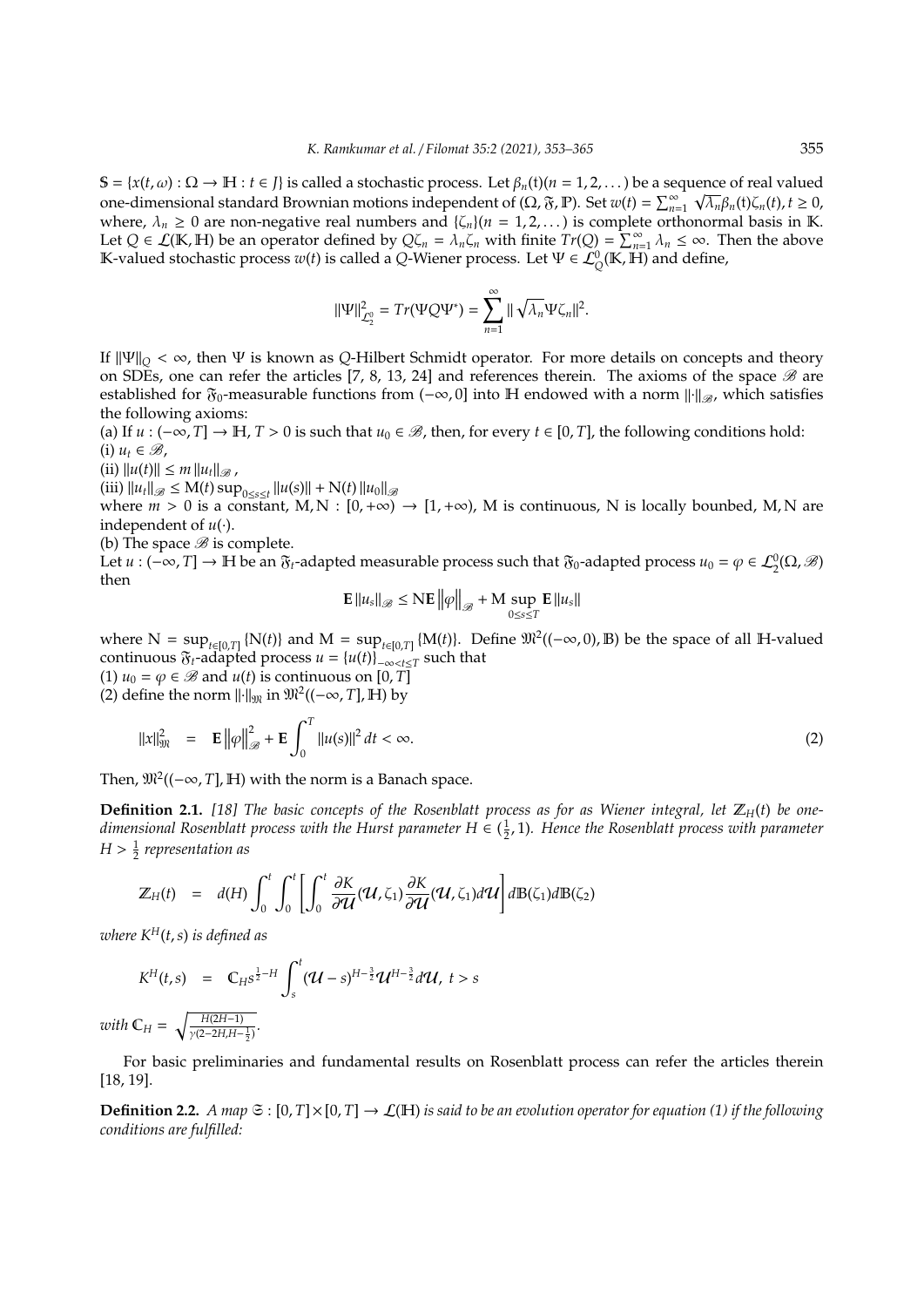(**A1**) *For each u* ∈ H *the map* (*t*,*s*) → S(*t*,*s*)*u is continuously di*ff*erentiable and*  $(i)$  *For each t* ∈ [0, *T*],  $\Im(t, t) = 0$ . *(ii) For all t*, *s* ∈ [0, *T*] *and each*  $u \in \mathbb{H}$ ,  $\frac{\partial}{\partial t} \mathfrak{S}(t,s)u|_{t=s} = u$  *and*  $\frac{\partial}{\partial t} \mathfrak{S}(t,s)u|_{t=s} = -u$ .  $(A2)$  *For all s,t* ∈ [0, *T*] *if*  $u \in \mathcal{D}$ , then  $\mathfrak{S}(t,s)u \in \mathcal{D}$ , the map  $(t,s)$  →  $\mathfrak{S}(t,s)u$  is of class  $\mathfrak{C}^2$  and (i)  $\frac{\partial^2}{\partial t^2}$  $\frac{\partial^2}{\partial t^2}$  $\mathfrak{S}(t,s)u =$  $\mathfrak{A}(t)\mathfrak{S}(t,s)x$ .  $(ii)$   $\frac{\partial^2}{\partial s^2}$  $\frac{\partial^2}{\partial s^2}$   $\mathfrak{S}(t,s)u = \mathfrak{S}(t,s)\mathfrak{A}(s)x$ .  $(iii)$   $\frac{\partial^2}{\partial s^2}$  $\frac{\partial^2}{\partial s \partial t} \frac{\partial}{\partial t} \mathfrak{S}(t, s) u|_{t=s} = 0.$ **(A3)** For all  $s, t \in [0, T]$ , if  $x \in \mathcal{D}$ , then  $\frac{\partial}{\partial s} \mathfrak{S}(t, s) x \in \mathcal{D}$ , there exist  $\frac{\partial^3}{\partial t^2 \partial s} \mathfrak{S}(t, s) x$ ,  $\frac{\partial^3}{\partial s^2 \partial t} \mathfrak{S}(t, s) x$  and  $\delta$ **s**  $(i)$   $\frac{\partial^3}{\partial t^2 \partial s}$   $\delta(t, s)x = \mathfrak{A}(t) \frac{\partial}{\partial s} \mathfrak{S}(t, s)x$ . Moreover, the map  $(t, s) \rightarrow \mathfrak{A}(t) \frac{\partial}{\partial s} \mathfrak{S}(t, s)x$  is con  $\frac{\partial^3}{\partial t^2 \partial s}$ S $(t, s)x = \mathfrak{A}(t) \frac{\partial}{\partial s}$ S $(t, s)x$ . Moreover, the map  $(t, s) \rightarrow \mathfrak{A}(t) \frac{\partial}{\partial s}$ S $(t, s)x$  is continuous.  $(ii)$   $\frac{\partial^3}{\partial t^2}$  $\frac{\partial^3}{\partial t^2 \partial s}$   $\mathfrak{S}(t, s)$ *x* =  $\frac{\partial}{\partial t}$   $\mathfrak{S}(t, s)$   $\mathfrak{A}(s)$ *x*.

Moreover, we assume that there exists an evolution operator  $\mathfrak{S}(t,s)$  associated to the operators  $\mathfrak{A}(t)$ . Also, we define the operator  $\mathfrak{C}(t,s) = -\frac{\partial \mathfrak{S}(t,s)}{\partial s}$  $\frac{\partial u(s)}{\partial s}$ . Furthermore, L > 0 such that

$$
\sup_{0\le s,t\le T} \|\mathfrak{S}(t,s)\|^2 \le L, \text{ and } \sup_{0\le s,t\le T} \|\mathfrak{C}(t,s)\|^2 \le L.
$$

**Definition 2.3.** *A continuous stochastic process u* :  $(-\infty, T] \rightarrow \mathbb{H}$  *is said to be a mild solution of (1) if (i)*  $u(t)$  *is*  $\mathfrak{F}$ *-adapted and*  $\{u_t : t \in [0, T]\}$  *is*  $\mathcal{B}$ *-valued,*  $\lim_{t \to \infty} \int_{0}^{T} ||u(t)||^{2} < \infty$ , **P**-a.s.,

 $(iii)$  For each  $t \in [0, T]$ ,  $u(t)$  satisfies the following integral equation:

$$
u(t) = \mathfrak{C}(t,0)\varphi(0) + \mathfrak{S}(t,0)\left[\zeta - \mathfrak{f}_g(0,\varphi)\right] + \mathfrak{f}_g(s,u_s) + \int_0^t \mathfrak{S}(t,s)\mathfrak{f}(s,u_s)ds
$$
  
+ 
$$
\int_0^t \mathfrak{S}(t,s)g(s,u_s)dw(s) + \int_0^t \int_3 \mathfrak{S}(t,s)h(s,u_s,\eta)\widetilde{N}(ds,d\eta)
$$
  
+ 
$$
\int_0^t \mathfrak{S}(t,s)\sigma(s)d\mathbb{Z}_H(s).
$$
 (3)

 $(iv)$   $u_0 = \varphi \in \mathcal{B}$ .

### **3. Existence and Uniqueness Results**

In this section, we prove the existence, uniqueness and stability of mild solutions for nonautonomous NSDEs with infinite delay driven by Poisson jumps and Rosenblatt process. In order to prove the result, we impose the conditions as follows:

**(H1)** The functions  $f_{g}$ ,  $f : [0, T] \times \mathcal{B} \to \mathbb{H}$ ,  $g : [0, T] \times \mathcal{B} \to \mathcal{L}_2^0$ ,  $b : [0, T] \times \mathcal{B} \times 3 \to \mathbb{H}$  and  $\sigma : [0, T] \to \mathcal{L}_2^0$ satisfy  $\forall$  *t* ∈ [0, *T*], *x*.*y* ∈  $\mathcal{B}$ 

(i) 
$$
\left\| \tilde{\mathbf{r}}(t, x) - \tilde{\mathbf{r}}(t, y) \right\|^2 \vee \left\| g(t, x) - g(t, y) \right\|^2 \le \kappa \left( \left\| x - y \right\|_{\mathcal{B}}^2 \right),
$$
  
\n(ii)  $\int_3 \left\| b(s, x, \eta) - b(s, y, \eta) \right\|^2 \lambda(d\eta) ds \vee$   
\n $\left( \int_3 \left\| b(s, x, \eta) - b(s, y, \eta) \right\|^4 \lambda(d\eta) ds \right)^{1/2} \le \kappa \left( \left\| x - y \right\|_{\mathcal{B}}^2 \right),$   
\n(iii)  $\left( \int_3 \left\| b(s, x, \eta) - b(s, y, \eta) \right\|^4 \lambda(d\eta) ds \right)^{1/2} \le \kappa \left( \left\| x - y \right\|_{\mathcal{B}}^2 \right),$ 

where  $\kappa(\cdot)$  is a concave, nondecreasing, continuous function from  $\mathbb{R}_+$  to  $\mathbb{R}_+$  such that  $\kappa(0) = 0$ ,  $\kappa(\vartheta) > 0$ for  $\vartheta > 0$  and  $\int_{0^+} \frac{d\vartheta}{\kappa(\vartheta)} = \infty$ .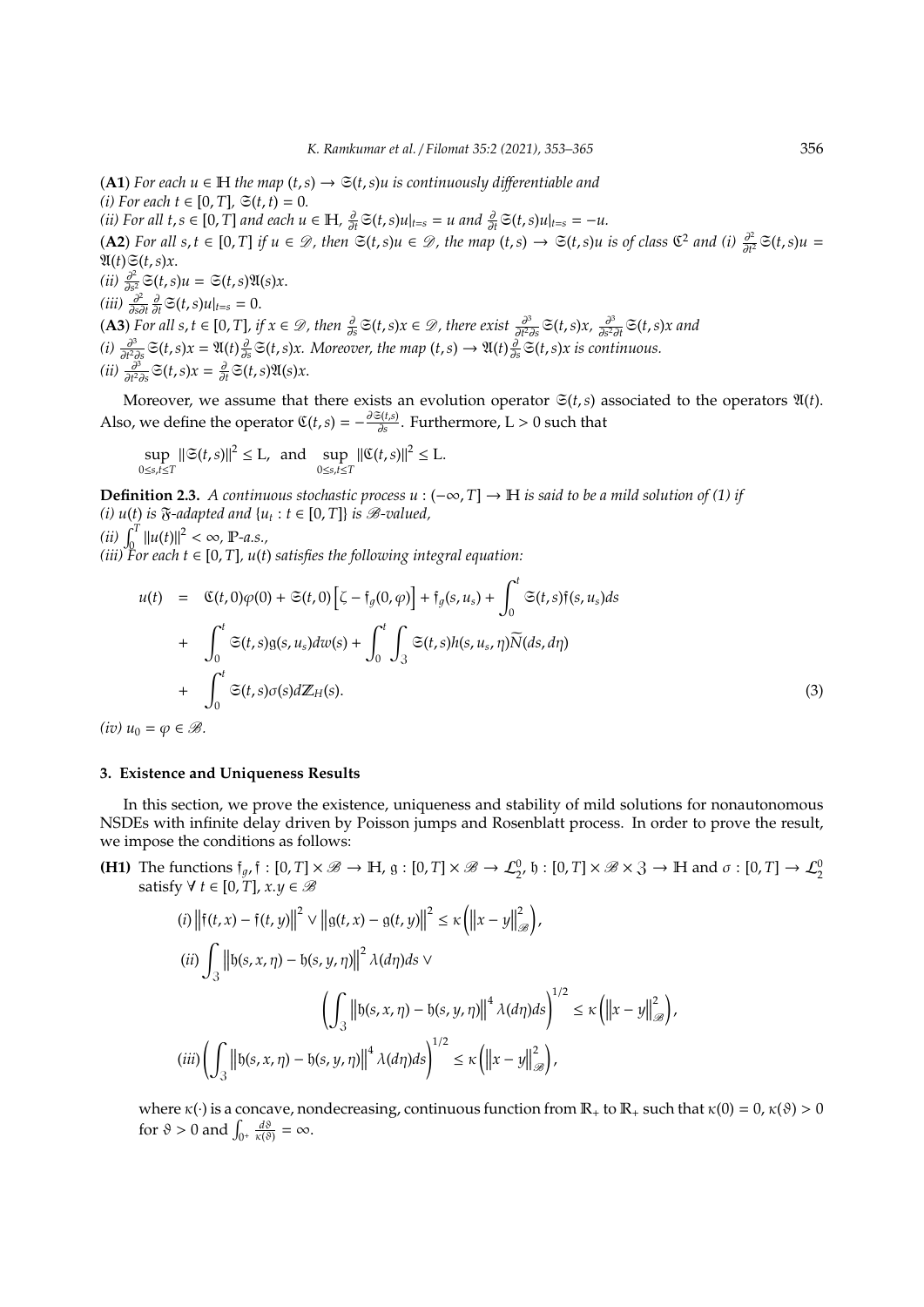**(H2)** There exists  $M_{\text{f}_g} > 0$  such that  $M_{\text{f}_g} < \frac{1}{14}$  for any  $x, y \in \mathcal{D}$ 

$$
\left\|\mathfrak{f}_{g}(t,x)-\mathfrak{f}_{g}(t,y)\right\|^{2} \leq M_{\mathfrak{f}_{g}}\left\|x-y\right\|^{2}, \quad \mathfrak{f}_{g}(t,0)=0, \quad t \geq 0.
$$

**(H3)** The function  $\sigma$  :  $[0, T] \rightarrow \mathcal{L}_Q^2$  satisfies

$$
\left\| \int_a^b \sigma(s) d\mathbb{Z}_H(s) \right\|^2 \leq C(H) t^{2H} \left( \sup_{t \in [0,T]} \left\| \sigma(t) \right\|_{\mathcal{L}_Q^0(\mathbb{K},\mathbb{H})}^2 \right)
$$

.

**(H4)** For all  $t \in [0, T]$  there exists  $\kappa_0 > 0$ ,

 $\overline{a}$ 

$$
\|\mathfrak{f}(t,0)\|^2 \vee \|g(t,0)\|^2 \vee \int_{\mathfrak{Z}} \left\| \mathfrak{h}(t,0,\eta) \right\|^2 \leq \kappa_0.
$$

Further, in order to prove the result, let us now introduce the successive approximations as follows:

$$
u^{0}(t) = \mathfrak{C}(t,0)\varphi(0) + \mathfrak{S}(t,0) \left[\zeta - \mathfrak{f}_{g}(0,\varphi)\right], \quad t \in [0,T],
$$
  
\n
$$
u^{n}(t) = \mathfrak{C}(t,0)\varphi(0) + \mathfrak{S}(t,0) \left[\zeta - \mathfrak{f}_{g}(0,\varphi)\right] + \mathfrak{f}_{g}(s,u_{s}^{n}) + \int_{0}^{t} \mathfrak{C}(t,s)\mathfrak{f}(s,u_{s}^{n-1})ds
$$
  
\n
$$
+ \int_{0}^{t} \mathfrak{S}(t,s)g(s,u_{s}^{n-1})dw(s) + \int_{0}^{t} \int_{3} \mathfrak{S}(t,s)h(s,u_{s}^{n-1},\eta)\widetilde{N}(ds,d\eta)
$$
  
\n
$$
+ \int_{0}^{t} \mathfrak{S}(t,s)\sigma(s)d\mathbb{Z}_{H}(s).
$$
  
\n
$$
u^{n}(t) = \varphi(t), \quad \infty < t \le 0, \quad n \ge 1.
$$
  
\n(4)

**Lemma 3.1.** *Assume that the conditions* (**H1**) − (**H4**) *hold. Then, for all t* ∈ [−∞, *T*], *n* ≥ 0 *there exists a constant*  $C_1$  *such that*  $\mathbf{E} ||u^n||^2 \leq C_1$ *.* 

**Proof:** For all *t* ∈ (−∞, *T*], the sequence *u<sup>n</sup>*(*t*), *n* ≥ 1 is bounded. It is obvious that *u*<sup>0</sup>(*t*) ∈  $\mathfrak{M}^2((-\infty, T], \mathbb{H})$ . By induction, we show that  $u^n(t) \in \mathfrak{M}^2((-\infty, T], \mathbb{H})$ . Now, we have

$$
\mathbf{E}\left(\sup_{0\leq s\leq t}||u^{n}(s)||^{2}\right) \leq 7\mathbf{LE}\left||\varphi\right||^{2} + 14\mathbf{LE}\left||\zeta\right||^{2} + 14\mathbf{LM}_{\mathfrak{f}_{g}}\mathbf{E}\left||\varphi\right||^{2} \n+ 7M_{\mathfrak{f}_{g}}\mathbf{LE}\left||u^{n}(s)||^{2} + 14\mathbf{L}T\mathbf{E}\int_{0}^{t} \kappa\left(\left||u_{s}^{n-1}\right||^{2}\right)ds + 14\mathbf{LT}^{2}\kappa_{0} \n+ 14\mathbf{LE}\int_{0}^{t} \kappa\left(\left||u_{s}^{n-1}\right||^{2}\right)ds + 14\mathbf{LT}\kappa_{0} \n+ 21\mathbf{LE}\int_{0}^{t} \kappa\left(\left||u_{s}^{n-1}\right||^{2}\right)ds + 14\mathbf{LT}\kappa_{0} + 7\mathbf{LC}(H)T^{2H} \n\leq \mathfrak{Q}_{1} + 7M_{\mathfrak{f}_{g}}\mathbf{E}\left||u_{s}^{n}\right||^{2} + 7\mathbf{L}(2T + 5)\mathbf{E}\int_{0}^{t} \kappa\left(\left||u_{s}^{n-1}\right||^{2}\right)ds
$$

where  $\mathfrak{Q}_1 = 7LE ||\varphi||$ <sup>2</sup> + 14L**E**  $\|\zeta\|^2$  + 14L*M*<sub>fg</sub>**E**  $\|\varphi\|$ <sup>2</sup> + 14L*T*<sup>2</sup>κ<sub>0</sub> + 28L*T*κ<sub>0</sub> + 14L*T*(*T* + 2)κ<sub>0</sub> + 7L**C**(*H*)*T*<sup>2*H*</sup>. Given that  $\kappa(\cdot)$  is a concave and  $\kappa(0) = 0$ , we can find positive constants *a* and *b* such that

$$
\kappa(v) \le a + bv, \text{ for all } v \ge 0.
$$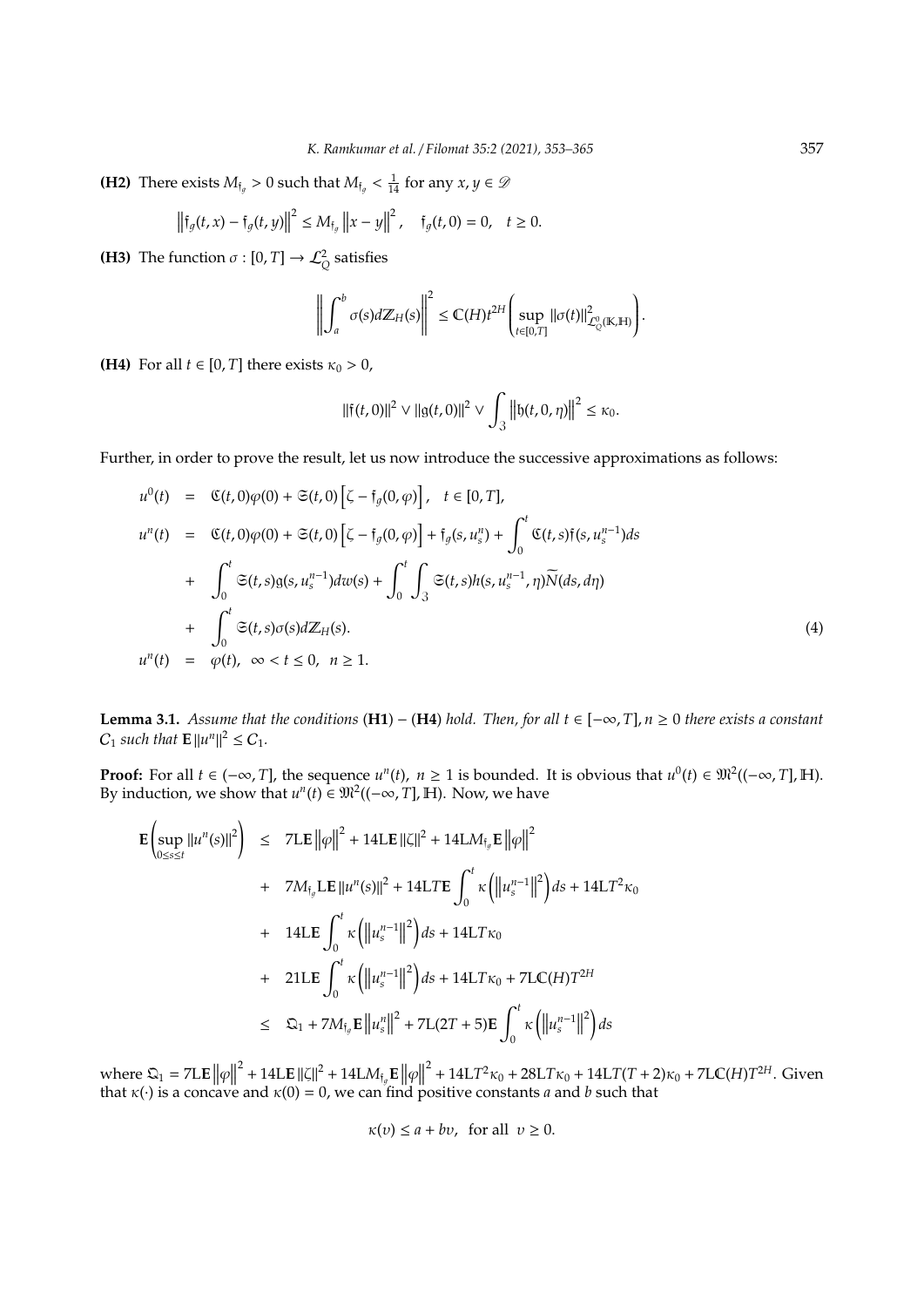So, let us derive that

$$
\mathbf{E}\left(\sup_{0\leq s\leq t}||u^{n}(s)||^{2}\right) \leq \mathfrak{Q}_{1} + 7\mathbf{L}a(2T + 5)T + 7M_{\mathfrak{f}_{g}}\mathbf{E}\left||u_{s}^{n}|\right|^{2} + 7\mathbf{L}(2T + 5)b\int_{0}^{t}\mathbf{E}\left(\left||u^{n-1}(s)\right||^{2}\right)ds
$$
  

$$
\leq \mathfrak{Q}_{2} + 7M_{\mathfrak{f}_{g}}\mathbf{E}\left||u_{s}^{n}|\right|^{2} + 7\mathbf{L}(2T + 5)b\int_{0}^{t}\mathbf{E}\left(\sup_{0\leq s\leq t}\left||u^{n-1}(s)\right||^{2}\right)ds
$$

where  $\mathfrak{Q}_2 = \mathfrak{Q}_1 + 7La(2T + 5)T$  and noting that

$$
\mathbf{E}\left(\sup_{0\leq s\leq t}||u^{n}(s)||^{2}\right) \leq \mathfrak{Q}_{2} + 14M_{\mathfrak{f}_{g}}\mathbf{E}\left\|\varphi\right\|^{2} + 14M_{\mathfrak{f}_{g}}\mathbf{E}\sup_{0\leq s\leq t}\left\|u_{s}^{n}\right\|^{2} + 14Lb(2T+5)T\mathbf{E}\left\|\varphi\right\|^{2} + 14Lb(2T+5)\int_{0}^{t}\mathbf{E}\left(\sup_{0\leq s\leq t}\left\|u_{s}^{n-1}\right\|^{2}\right)ds
$$
  

$$
\leq \frac{1}{1-14M_{\mathfrak{f}_{g}}}\left\{\mathfrak{Q}_{3} + 14Lb(2T+5)\int_{0}^{t}\mathbf{E}\left(\sup_{0\leq s\leq t}\left\|u_{s}^{n-1}\right\|^{2}\right)ds\right\}
$$

where  $\mathfrak{Q}_3 = \mathfrak{Q}_2 14 M_{\mathfrak{f}_g} \mathbf{E} \left\| \varphi \right\|$ <sup>2</sup> + 14Lb(2T + 5)T**E**  $||\varphi||$ <sup>2</sup>. On the other hand, for any  $k \geq 1$ ,

$$
\max_{1 \le n \le k} \mathbf{E} \sup_{0 \le s \le t} ||u^{n-1}(s)||^2 \le \mathbf{E} ||u^0(s)||^2 + \max_{1 \le n \le k} \mathbf{E} \sup_{0 \le s \le t} ||u^{n-1}(s)||^2,
$$
\n
$$
\max_{1 \le n \le k} \mathbf{E} \sup_{0 \le s \le t} ||u^n(s)||^2 \le \frac{1}{1 - 14M_{\mathfrak{f}_g}} \Big\{ \mathfrak{Q}_3 + 14\mathcal{L}b(2T + 5) \int_0^t \mathbf{E} \Big( ||u_s^{n-1}||^2 \Big) ds
$$
\n
$$
+ 14\mathcal{L}b(2T + 5) \int_0^t \max_{1 \le n \le k} \mathbf{E} ||u^n(r)||^2 ds \Big\}
$$
\n
$$
\le \frac{1}{1 - 14M_{\mathfrak{f}_g}} \Big\{ \mathfrak{Q}_3 + 14\mathcal{L}b(2T + 5)[2\mathbf{E} ||\varphi||^2 + 4\mathcal{L}\mathbf{E} ||\zeta||^2 + 4\mathcal{L}\mathfrak{f}_g \mathbf{E} ||\varphi||^2 ]T
$$
\n
$$
+ 14\mathcal{L}b(2T + 5) \int_0^t \max_{1 \le n \le k} \mathbf{E} \Big( \sup_{0 \le s \le t} ||u^n(r)|| \Big)^2 ds \Big\}
$$
\n
$$
\le \mathfrak{Q}_4 + \mathfrak{Q}_5 \int_0^t \max_{1 \le n \le k} \mathbf{E} \Big( \sup_{0 \le s \le t} ||u^n(s)|| \Big)^2 ds.
$$

where

$$
\mathfrak{Q}_4 = \frac{1}{1 - 14M_{\mathfrak{f}_g}} \Big\{ \mathfrak{Q}_3 + 14Lb(2T + 5)[2\mathbf{E} ||\varphi||^2 + 4L\mathbf{E} ||\zeta||^2 + 4L\mathfrak{f}_g \mathbf{E} ||\varphi||^2]T \Big\}
$$

$$
\mathfrak{Q}_5 = \frac{14Lb(2T + 5)}{1 - 14M_{\mathfrak{f}_g}}
$$

$$
\max_{1\leq n\leq k}\mathbf{E}\left(\sup_{0\leq s\leq t}\left|\left|u^{n}(s)\right|\right|^{2}\right) \leq \mathfrak{Q}_{4}+\mathfrak{Q}_{5}\int_{0}^{t}\max_{1\leq n\leq k}\mathbf{E}\left(\sup_{0\leq s\leq t}\left|\left|u^{n}(s)\right|\right|\right)^{2}ds.
$$

Using the Gronwall inequality in the above inequality, we get

$$
\max_{1 \le n \le k} \mathbf{E} \left( \sup_{0 \le s \le t} ||u^n(s)||^2 \right) \le \mathfrak{Q}_4 e^{\mathfrak{Q}_5 T}.
$$

 $\mathcal{L}$ 

Since, *k* is arbitrary, we have

$$
\mathbf{E}\left(\sup_{0\leq s\leq t}||u^{n}(s)||^{2}\right)\leq \mathfrak{Q}_{4}e^{\mathfrak{Q}_{5}T},\ \forall\ 0\leq t\leq T,\ n\geq 1.
$$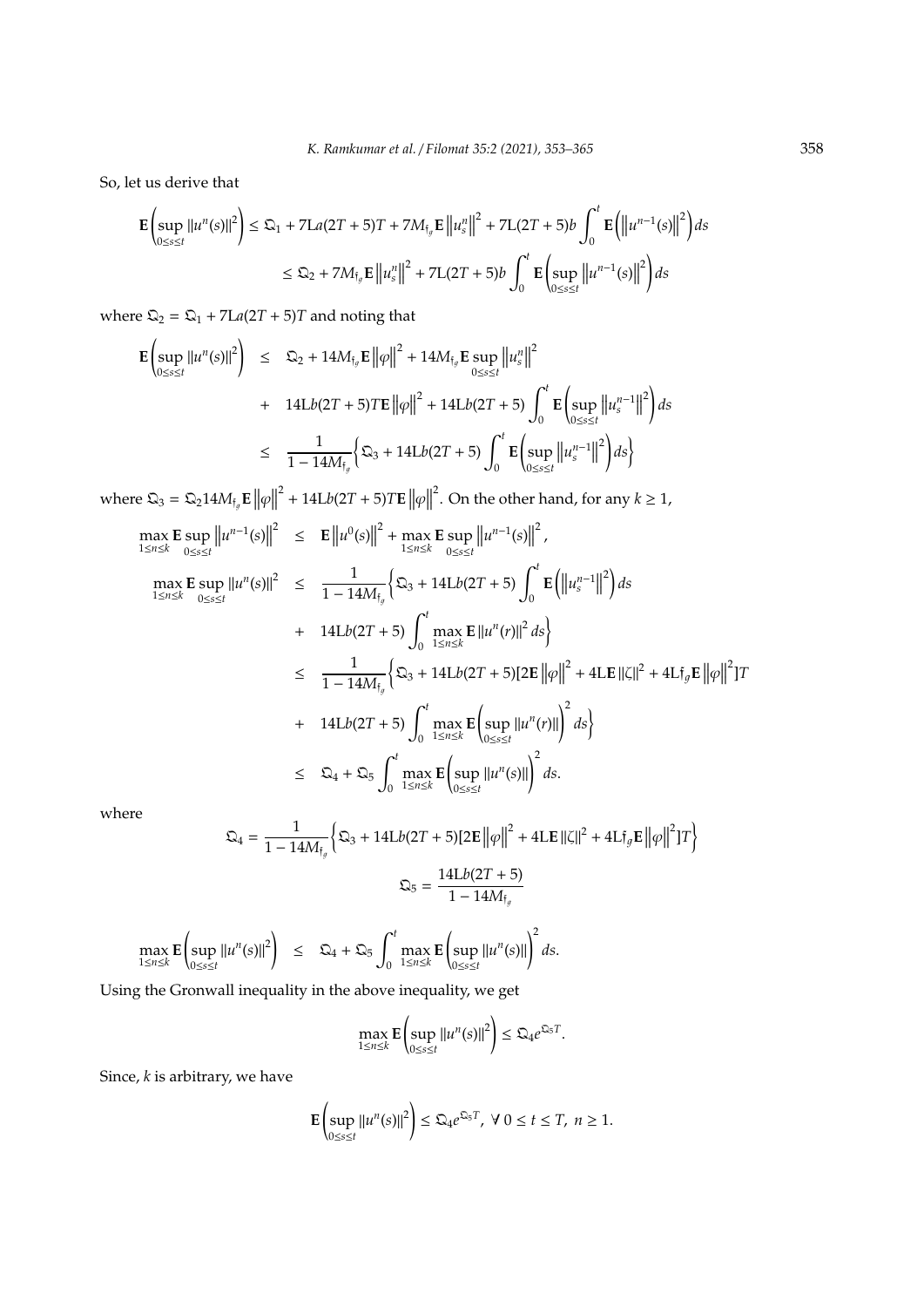Hence by the result, we have

$$
\mathbf{E} ||u^n||^2 = \mathbf{E} ||u_0||^2 + \int_0^t \mathbf{E} ||u^n(s)||^2 ds
$$
  

$$
\leq \mathbf{E} ||\varphi||^2 + T \mathbf{E}_4 e^{\mathbf{E}_5 T} \leq C_1 < \infty,
$$

where  $C_1 = \mathbf{E} \|\varphi\|$  $T^2 + T\mathfrak{Q}_4 e^{\mathfrak{Q}_5 T}$ . Hence the proof.

**Lemma 3.2.** *If the assumptions of Lemma 3.1 are satisfied, then there exist positive constants*  $C_2$ ,  $C_3$  *such that* 

$$
\mathbf{E}\left(\sup_{0\leq s\leq t}\left\|u^{n+m}(s)-u^{n}(s)\right\|^{2}\right) \leq C_{2}\int_{0}^{t}\kappa\left(\mathbf{E}\left(\left\|u^{n+m-1}(r)-u^{n-1}(r)\right\|^{2}\right)\right)ds
$$

$$
\mathbf{E}\left(\sup_{0\leq s\leq t}\left\|u^{n+m}(s)-u^{n}(s)\right\|^{2}\right) \leq C_{3}t.
$$

*for all*  $0 \le t \le T$ ,  $n, m \ge 1$ .

**Proof:** By the definition of  $u^n$ , we obtain

$$
\mathbf{E}\left(\sup_{0\leq s\leq t}\left||u^{n+m}(s)-u^{n}(s)||^{2}\right|\right) \n\leq 4\mathbf{E}\left(\sup_{0\leq s\leq t}\left\|\left[f_{g}(s,u^{n+m})-\left[f_{g}(s,u^{n})||^{2}\right]\right|\right) \n+4\mathbf{E}\left(\sup_{0\leq s\leq t}\left\|\int_{0}^{t}\mathfrak{S}(t,s)[f(s,u^{n+m-1})-f(s,u^{n-1})]ds\right\|^{2}\right) \n+4\mathbf{E}\left(\sup_{0\leq s\leq t}\left\|\int_{0}^{t}\mathfrak{S}(t,s)[g(s,u^{n+m-1})-g(s,u^{n-1})]dw(s)\right\|^{2}\right) \n+4\mathbf{E}\left(\sup_{0\leq s\leq t}\left\|\int_{0}^{t}\int_{3}\mathfrak{S}(t,s)[b(s,u^{n+m-1},\eta)-b(s,u^{n-1},\eta)]\widetilde{N}(ds,d\eta)\right\|^{2}\right) \n\leq \frac{\mathfrak{Q}_{6}}{1-4M_{\mathfrak{f}_{g}}}\int_{0}^{t}\tau\left(\sup_{0\leq s\leq t}\left\|u^{n+m-1}(r)-u^{n-1}(r)\right\|^{2}\right) ds \n\leq C_{2}\int_{0}^{t}\kappa(2C_{1})ds = C_{3}t.
$$

**Theorem 3.3.** *Assume that the assumptions of Lemma 3.1 and Lemma 3.2 are hold. Then, the system (1) has a unique mild solution of*  $\mathfrak{M}^2((-\infty,T], \mathbb{H})$ *.* 

**Proof: Step 1:** Let us show that  $u^n(t)$ ,  $t \in [0, T]$  is a Cauchy sequence.

Let  $v_1(\vartheta) = C_2 \kappa(\vartheta)$ . Choose  $T_1 \in [0, T]$  such that  $v_1(C_3 \vartheta) \leq C_3$  for  $\vartheta \in [0, T_1]$ . We first introduce two sequences of functions  $\phi_{n,m}(t)_{m,n\in\mathbb{N}_+}$  and  $\phi_n(t)_{n\in\mathbb{N}_+}$  by

.

$$
\begin{array}{rcl}\n\phi_1(t) & = & C_3t, \\
\phi_{n+1}(t) & = & \int_0^t \nu_1(\phi_n(\vartheta))d\vartheta, \\
\phi_{m,n}(t) & = & \mathbf{E} \sup_{0 \le \vartheta \le t} ||u^{m+n}(\vartheta) - u^n(\vartheta)||^2\n\end{array}
$$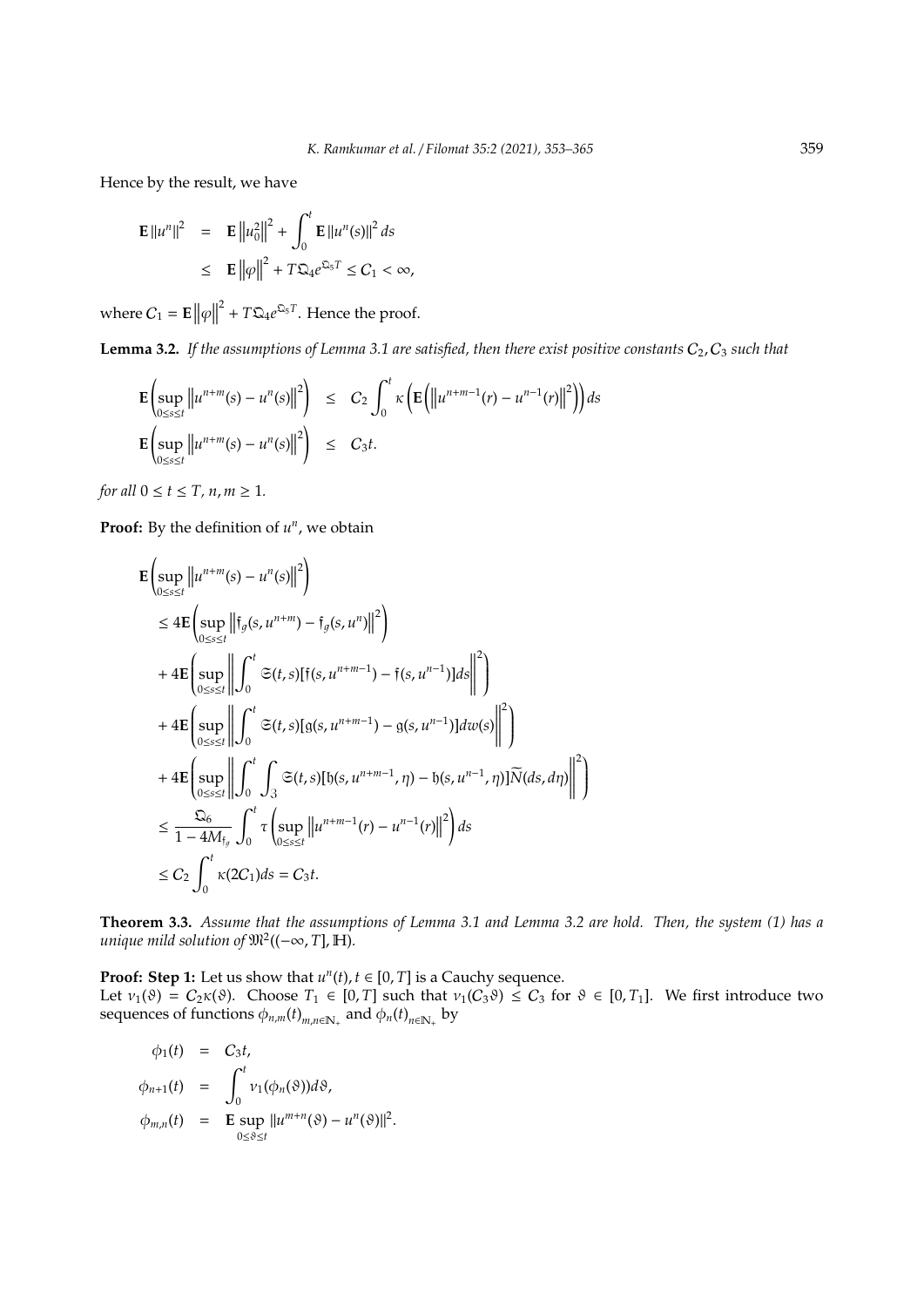Then  $\phi_n(t)_{n \in \mathbb{N}_+}$  is monotonically decreasing when  $n \to \infty$  and  $0 \le \phi_{m,n}(t) \le \phi_n(t)$  for all  $m, n \ge 1$ ,  $t \in [0, T_1]$ . In fact, it is obvious that  $\phi_{1,m}(t) \leq \phi_1(t)$  and

$$
\begin{array}{rcl}\n\phi_{2,m}(t) & = & \mathbf{E} \sup_{0 \le \vartheta \le t} ||x^{m+2}(\vartheta) - x^2(\vartheta)||^2 \\
& \le & \int_0^t \nu_1 E\left(\sup_{0 \le \vartheta \le s} ||x^{m+1}(\vartheta) - x^1(\vartheta)||^2\right) ds \\
& \le & \int_0^t \nu_1(\phi_1(s)) ds \\
& = & \phi_2(t) \le C_3 t = \phi_1(t),\n\end{array}
$$

which implies that  $\phi_2(t) \leq \phi_1(t)$ . Now assume the results holds for *n*, then

$$
\begin{array}{rcl}\n\phi^{n+1,m}(t) & = & \mathbf{E} \sup_{0 \le \vartheta \le t} ||u^{m+n+1}(\vartheta) - u^{n+1}(\vartheta)||^2 \\
& \le \int_0^t v_1(\phi_{m,n}(s))ds \\
& \le \int_0^t v_1(\phi_n(s))ds \\
& = & \phi_{n+1}(t) \le \int_0^t v_1(\phi_{n-1}(s))ds \\
& = & \phi_n(t).\n\end{array}
$$

This shows that  $\phi_n(t)$  is a nonnegative and decreasing continuous function on [0, *T*<sub>1</sub>] by induction on *n*, so we can define a function  $\phi_n(t)$  by  $\phi_k(t) \downarrow \phi(t)$ , and it is easy to verify that  $\phi(0) = 0$  and  $\phi(t)$  is a continuous function on [0, *T*<sub>1</sub>]. Consequently,  $\phi(t) = \lim_{n \to \infty} \phi_n(t) = \lim_{n \to \infty} \int_0^t v_1(\phi_{n-1}(s))ds = \int_0^t v_1(\phi(s))ds$ . From  $\phi(0) = 0$ ,  $\int_{0^+} \frac{d\vartheta}{\nu_1(\vartheta)} = +\infty$  together with Bihari inequality, we obtain  $\phi(t) \equiv 0$ . Thus  $0 \le \phi_{n,n}(t) \le \phi_n(b_1) \to 0$ as *n* → ∞. This shows that  $x^n(t)$ ,  $t \in [0, T_1]$  is a Cauchy sequence in  $\mathfrak{M}^2((-\infty, T], \mathbb{H})$ . The Borel-Cantelli lemma shows that as  $n \to \infty$ ,  $u^n(t) \to u(t)$  holds uniformly for  $0 \le t \le T$ . So, taking limits on both sides of (5), for all  $-\infty$  ≤ *t* ≤ *T*, we obtain that *u*(*t*) is a solution of (1).

**Step 2: Uniqueness** Let  $u(t)$ ,  $v(t)$  be two solutions of (1). Then the uniqueness is obvious on the interval [−∞, 0], and for 0 ≤ *t* ≤ *T*, it is easy to show that by using Lemma 3.2, we have

**E** sup 
$$
||u(s) - v(s)||^2 \le C_2 \int_0^t \kappa \left( \sup_{0 \le r \le s} ||u(r) - v(r)||^2 \right) ds
$$
.

The Bihari inequality yields that

$$
\mathbf{E}(\sup_{0\le s\le t}||u(s)-v(s)||^2) = 0, \ \ 0 \le t \le T.
$$

Therefore,  $u(t) = v(t)$  for all  $0 \le t \le T$ .

## **4. Stability Results**

In this section, we will give the continuous dependence of solutions on the initial value by means of a corollary of Bihari's inequality.

**Definition 4.1.** A mild solution  $u^{\zeta,u}(t)$  with initial value  $(\zeta, u)$  is said to be stable in mean square if for all  $\epsilon > 0$ *there exists*  $\delta > 0$  *such that* 

$$
\mathbf{E}\left(\sup_{0\leq s\leq T}\left\|u^{\zeta,u}(s)-u^{\xi,u}(s)\right\|^2\right)\leq \epsilon,\ \text{ when }\ \mathbf{E}\left\|\zeta-\xi\right\|^2+\mathbf{E}\left\|u-v\right\|^2\leq \delta,
$$

 $\nu$ here  $u^{\xi,u}(t)$  is another solution of (1) with initial value (ξ, v).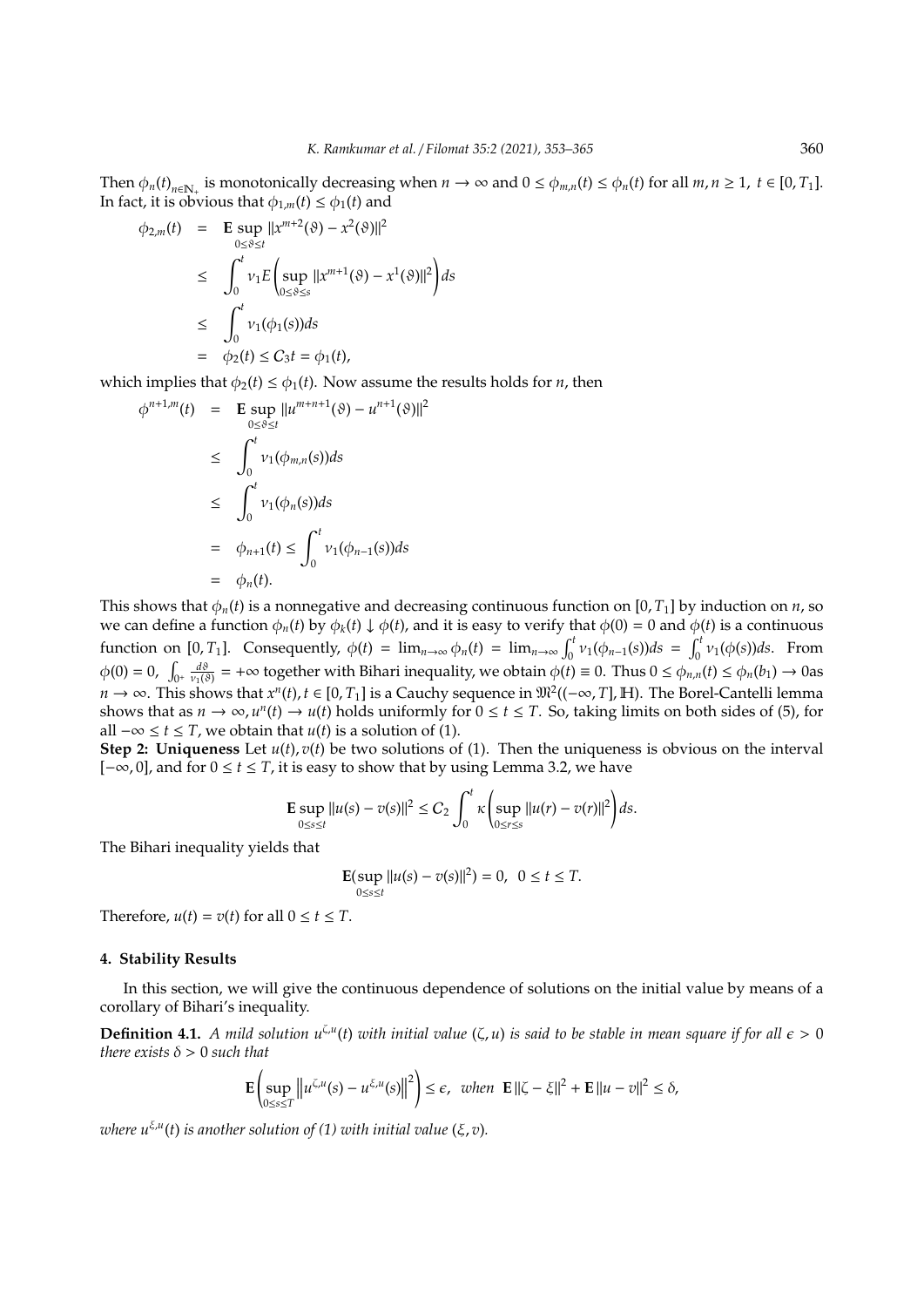**Lemma 4.2.** *(Bihari inequality)*[5]: Let  $T > 0$  and  $u_0 \ge 0$ ,  $u(t)$ ,  $v(t)$  be continuous functions on [0, *T*]. Let  $K : \mathbb{R}^+ \to \mathbb{R}^+$  be a concave continuous and nondecreasing function such that  $K(r) > 0$  for  $r > 0$ . If

$$
u(t) \leq u_0 + \int_0^t v(t)K(u(s))ds \text{ for } 0 \leq t \leq T,
$$

*then*

$$
u(t) \leq G^{-1}\left(G(u_0) + \int_0^t v(s)ds\right)
$$

*for all*  $t \in [0, T]$  *such that* 

$$
G(u_0) + \int_0^t v(s)ds \in Dom(G^{-1}),
$$

*where*  $G(r) = \int_1^r$  $\frac{ds}{K(s)}$ , for *r* ≥ 0 *and* G<sup>−1</sup> is the inverse function of the G. In particular, if, moreover, u<sub>0</sub> = 0 *and*  $\int_0^+$  $\frac{ds}{K(s)}$  = +∞*, then u*(*t*) = 0 *for all t* ∈ [0, *T*].

**Lemma 4.3.** *[7] Let the assumption of Lemma 4.2 hold. If*

$$
u(t) \leq u_0 + \int_0^t v(t)K(u(s))ds \text{ for } 0 \leq t \leq T,
$$

*then*

$$
u(t) \leq G^{-1}\bigg(G(u_0) + \int_0^t v(s)ds\bigg), \quad t \in [0, T]
$$

*such that*

$$
G(u_0) + \int_0^t v(s)ds \in Dom(G^{-1}),
$$

*where*  $G(r) = \int_1^r$  $\frac{ds}{K(s)}$ , for *r* ≥ 0 *and* G<sup>−1</sup> *is the inverse function of the G.* 

**Corollary 4.4.** [7] Let the assumptions of Lemma 4.2 hold and  $v(t) \ge 0$  for  $t \in [0, T]$ . If for all  $\epsilon > 0$ , there exists  $t_1 \geq 0$  *such that for*  $0 \leq u_0 < \epsilon$ ,  $\int_{t_1}^T v(s) ds \leq \int_{u_0}^{\epsilon} v(s) ds$  $\frac{ds}{K(s)}$  holds. Then for every  $t \in [t_1, T]$ , the estimate  $u(t) \leq \epsilon$  holds.

**Theorem 4.5.** *Assume that the condiitions of Theorem 3.3 are satisfied, then the solution of (1) is stable in mean square.*

**Proof:** Let  $u^{\zeta,u}(s)$ ,  $u^{\zeta,u}(s)$  be solutions of (1) with initial value  $(\zeta, u)$  and  $(\xi, u)$  respectively. This implies that *u*(*t*) and *v*(*t*) be two solutions of (1) with initial value (ζ, *u*) and (ξ, *u*). Then we have

$$
\mathbf{E}\left(\sup_{0\leq s\leq t}\|u(s)-v(s)\|^2\right)\leq \frac{6L(3+2)M_{\mathfrak{f}_g}}{1-6M_{\mathfrak{f}_g}}\mathbf{E}\left\|\zeta-\xi\right\|^2+\frac{6L(T+3)}{1-6M_{\mathfrak{f}_g}}\int_0^t\kappa\left(\|u(r)-v(r)\|^2\right)ds
$$

Let  $\kappa_1(\vartheta) = \frac{6L(3+2)M_{\text{f}}}{1-6M_{\text{f}}}}$  $\frac{1}{1-6M_{\rm 1g}}$  κ(θ), where κ is a concave increasing function from  $\mathbb{R}^+$  to  $\mathbb{R}^+$  such that κ(0) = 0,  $\kappa(\vartheta) > 0$  for  $\vartheta > 0$  and  $\int_{0_+}$  $\frac{d\vartheta}{\kappa(\vartheta)}$  = +∞. Then,  $\kappa_1(\vartheta)$  is concave from  $\mathbb{R}^+$  to  $\mathbb{R}^+$  such that  $\kappa(0) = 0$ ,  $\kappa_1(\vartheta) \geq \kappa(\vartheta)$ for  $0 \le \vartheta \le 1$  and  $\int_{0_+}$  $\frac{d\vartheta}{\kappa(\vartheta)} = +\infty$ . Now for any  $\epsilon > 0$ ,  $\epsilon_1 = \frac{1}{2}\epsilon$ , we have  $\lim_{s\to 0} \int_s^{\epsilon_1}$  $\frac{d\vartheta}{K_1(\vartheta)} = \infty$ . Then, there is a positive constant  $\delta < \epsilon_1$ , such that  $\int_{\delta}^{\epsilon_1}$  $\frac{d\vartheta}{\kappa_1(\vartheta)} \geq T.$ Let

$$
\vartheta_0 = \frac{6L(3+2)M_{\mathfrak{f}_g}}{1 - 6M_{\mathfrak{f}_g}} \mathbf{E} ||\varphi_1 - \varphi_2||^2,
$$
  

$$
\vartheta(t) = \mathbf{E} ||x - y||_B^2, \quad \varsigma(t) = 1,
$$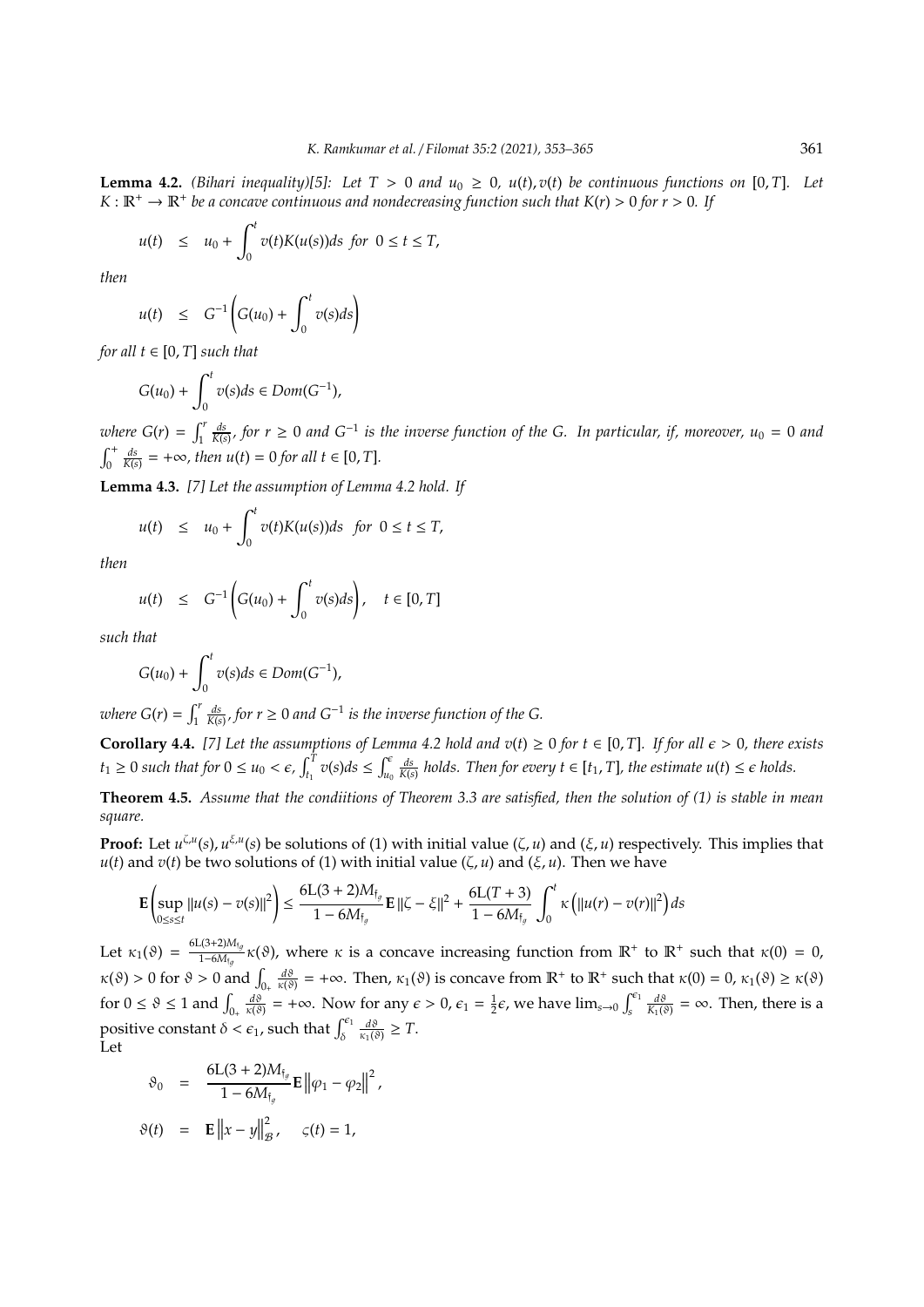when  $\vartheta_0 \leq \delta \leq \epsilon_1$ . Corollary 4.4, shows that

$$
\int_{\vartheta_0}^{\epsilon_1} \frac{du}{\kappa_1(\vartheta)} \ge \int_{\delta}^{\epsilon_1} \frac{du}{\kappa_1(\vartheta)} \ge T = \int_0^T \varsigma(s) ds.
$$

So, for any  $t \in [0, T]$ , the estimate  $\vartheta(t) \leq \epsilon_1$  hold. This completes the proof of the theorem.

# **5. Autonomous Case**

Next, we consider the autonomous case of Equations (1). Put  $\mathfrak{A}(t) = \mathfrak{A}$  the higher-order nonautonomous NSDEs with infinite delay of (1) becomes

$$
d\left[u^{'}(t) - \tilde{t}_{1}(t, u_{t})\right] = \mathfrak{A}\left[u(t) - \tilde{t}_{1}(t, u_{t})\right]dt + \tilde{t}_{2}(t, u_{t})dt + \mathfrak{g}(t, u_{t})d\omega(t) + \int_{3} \mathfrak{h}(t, u_{t}, \eta)\widetilde{N}(dt, d\eta) + \sigma(t)d\mathbb{Z}_{H}(t), \quad t \in [0, T],
$$
  
\n
$$
u_{0} = \varphi \in \mathcal{B}, \quad u^{'}(0) = \zeta,
$$
\n(5)

where  $\mathfrak A$  is the infinitesimal generator of a strongly continuous cosine family  $\mathfrak C(t)$  on  $\mathbb H$ . Let the functions  $f_1$ ,  $f_2$ ,  $g$ ,  $b$  and  $\sigma$  are defined as in equation (1). Now, we will present some facts about cosine families of operators.

**Definition 5.1.** *The one parameter family*  $\{C(t): t \in \mathbb{R}\}\in \mathcal{L}(\mathbb{H}, \mathbb{H})$  *satisfing that*  $(i)$   $\mathfrak{C}(0) = I$ *(ii)*  $\mathfrak{C}(t)x$  *is continuous in t on*  $\mathbb{R}$ *, for all*  $x \in \mathbb{H}$  $(iii)$   $\mathfrak{C}(t + s) + \mathfrak{C}(t - s) = 2\mathfrak{C}(t)\mathfrak{C}(s)$  *for all t*, *s* ∈ **R** *is called a strongly continuous cosine family.* 

**Definition 5.2.** *A continuous stochastic process u* :  $(-∞, T]$  →  $H$  *is said to be a mild solution of (5) if (i)*  $u(t)$  *is*  $\mathfrak{F}$ *-adapted and*  $\{u_t : t \in [0, T]\}$  *is*  $\mathscr{B}$ *-valued*,  $\lim_{t \to \infty} \int_{0}^{T} ||u(t)||^{2} < \infty$ , **P**-a.s.,

 $(iii)$  For each  $t \in [0, T]$ ,  $u(t)$  satisfies the following integral equation:

$$
u(t) = \mathfrak{C}(t)\varphi(0) + \mathfrak{S}(t)\left[\zeta - \mathfrak{f}_{g}(0,\varphi)\right] + \mathfrak{f}_{g}(s,u_{s}) + \int_{0}^{t} \mathfrak{S}(t-s)\mathfrak{f}(s,u_{s})ds
$$
  
+ 
$$
\int_{0}^{t} \mathfrak{S}(t-s)\mathfrak{g}(s,u_{s})dw(s) + \int_{0}^{t} \int_{3} \mathfrak{S}(t-s)h(s,u_{s},\eta)\widetilde{N}(ds,d\eta)
$$
  
+ 
$$
\int_{0}^{t} \mathfrak{S}(t-s)\sigma(s)d\mathbb{Z}_{H}(s).
$$
 (6)

 $(iv)$   $u_0 = \varphi \in \mathcal{B}$ .

Next, we provide the existence, uniqueness and stability of mild solution to the autonomous NSDEs with infinite delays of (5).

**Theorem 5.3.** *Assume that the cosine family of operators*  $\{C(t): t \in [0, T]\}$  *on* H *and the corresponding sine family*  $\{\mathfrak{S}(t): t \in [0, T]\}$  *satisfy the conditions* 

$$
\|\mathfrak{C}(t)\|^2 \le \mathcal{L}, \quad \|\mathfrak{S}(t)\|^2 \le \mathcal{L}, \quad t \ge 0
$$

*for a positive constant* L*. Further, assume that the conditions* (**H1**) − (**H4**) *hold. Then, there exists a unique mild* solution of (5) in  $\mathfrak{M}^2((-\infty,T], \mathbb{H})$ .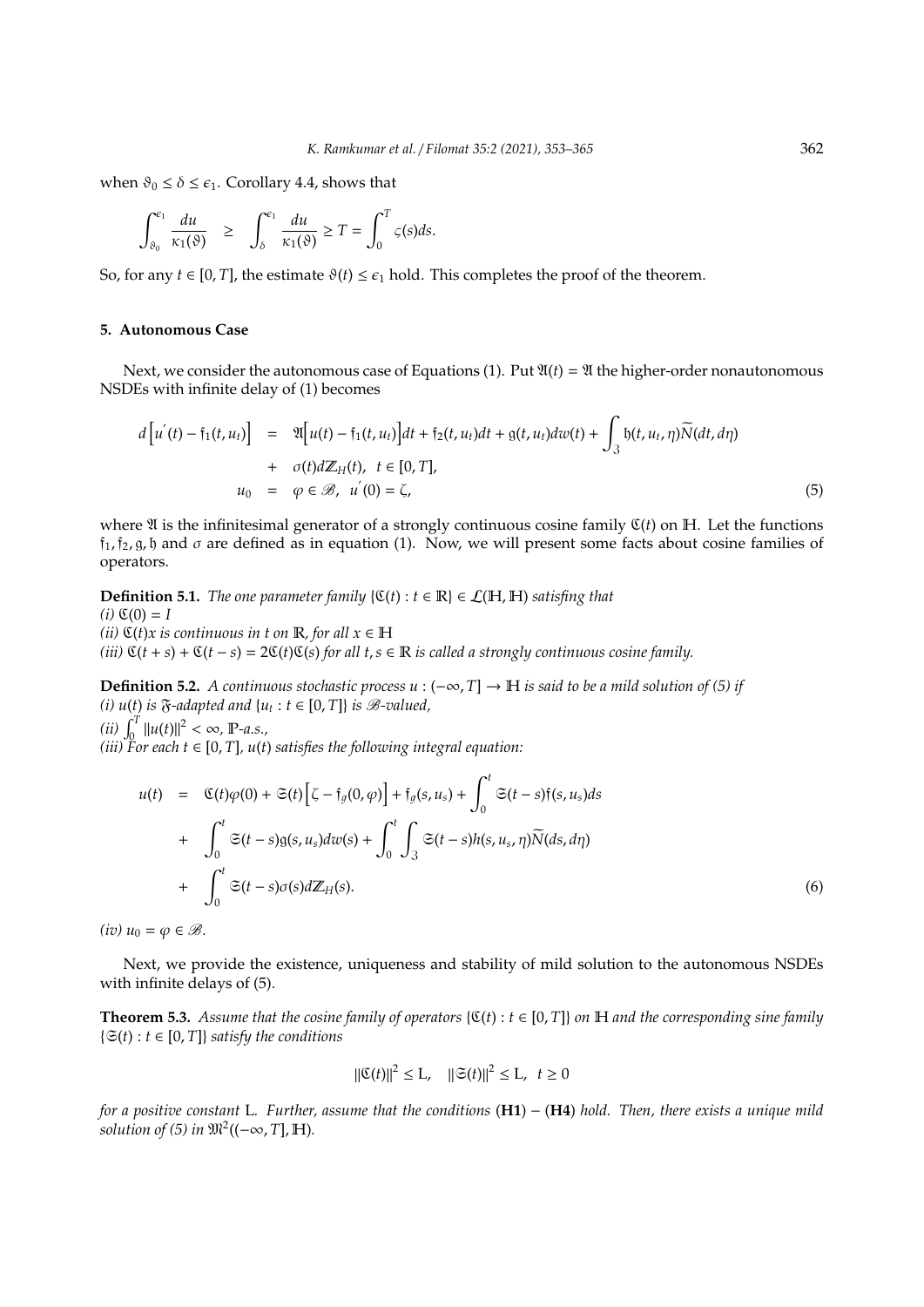**Proof:** First, we consider the sequence of successive approximate as follows:

$$
u^{0}(t) = \mathfrak{C}(t)\varphi(0) + \mathfrak{S}(t)\left[\zeta - \mathfrak{f}_{g}(0,\varphi)\right], \quad t \in [0, T],
$$
  
\n
$$
u^{n}(t) = \mathfrak{C}(t)\varphi(0) + \mathfrak{S}(t)\left[\zeta - \mathfrak{f}_{g}(0,\varphi)\right] + \mathfrak{f}_{g}(s, u_{s}^{n}) + \int_{0}^{t} \mathfrak{C}(t-s)\mathfrak{f}(s, u_{s}^{n-1})ds
$$
  
\n
$$
+ \int_{0}^{t} \mathfrak{S}(t-s)g(s, u_{s}^{n-1})dw(s) + \int_{0}^{t} \int_{3} \mathfrak{S}(t-s)h(s, u_{s}^{n-1}, \eta)\widetilde{N}(ds, d\eta)
$$
  
\n
$$
+ \int_{0}^{t} \mathfrak{S}(t-s)\sigma(s)d\mathbb{Z}_{H}(s).
$$
  
\n
$$
u^{n}(t) = \varphi(t), \quad \infty < t \le 0, \quad n \ge 1.
$$
  
\n(7)

The proof of this theorem is similar to that of Theorem 3.3, and one can easily prove that solution of system (5) and hence, it is omitted.

**Theorem 5.4.** Let  $u^{\zeta,u}(t)$  and  $u^{\zeta,u}(t)$  be solutions of (5) with initial value  $(\zeta, u)$  and  $(\xi, v)$  respectively. Assume the *assumptions* (**H1**) − (**H4**) *hold. Then, the solution of (5) is stable in mean square.*

The proof of this theorem is similar to that of Theorem 4.3, and one can easily prove that solution of system (5) and hence, it is omitted.

# **6. Example**

In this section, we consider the stochastic wave equation driven by Poisson jumps and Rosenblatt process of the form

$$
\partial \left[ \frac{\partial x(t,\zeta)}{\partial t} - \hat{f}_1(t,x(t-\tau,\zeta)) \right] = \frac{\partial^2}{\partial \zeta^2} \left[ x(t,\zeta) - \hat{f}_1(t,x(t-\tau,\zeta)) \right] \partial t \n+ \hat{f}_2(t,x(t-\tau),\zeta) \partial t + \hat{g}(t,x(t-\tau),\zeta) dw(t) \n+ \int_3 \hat{b}(t,x(t-\tau)\eta,\zeta) \overline{N}(dt,d\eta) + \hat{\sigma}(t) dZ_H(t), \ \tau > 0, \ t \in [0,1],
$$
\n
$$
x(\theta,\zeta) = \varphi(\theta,\zeta), \ \theta \in (-\infty,0], \ 0 \le \zeta \le 2\pi,
$$
\n
$$
x(t,0) = x(t,2\pi) = 0, \ t \in [0,1],
$$
\n
$$
\frac{\partial x(0,\zeta)}{\partial t} = \psi(\zeta), \ 0 \le \zeta \le 2\pi,
$$
\n(8)

where  $d\mathbb{Z}_H(s)$  is the Rosenblatt process,  $f_1$ ,  $f_2$ ,  $g$ ,  $b$  and  $\sigma$  are appropriate functions. Let  $\mathbb{H} = \mathbb{K} = \mathcal{L}^2(\mathfrak{T}, \mathfrak{C})$ , where  $\mathfrak X$  is defined as the quotient  $\mathbb R/2\pi\mathbb Z$  and  $\mathcal L^2(\mathfrak X,\mathfrak C)$  denotes the Sobolev space of  $2\pi$ -periodic functions  $x : \mathbb{R} \to \mathbb{C}$  such that  $x'' \in \mathbb{H}$ . Define the operator  $\mathfrak{A}(\zeta) = \frac{\partial^2}{\partial \zeta^2} x(\zeta)$  with domain  $\mathscr{D}(\mathfrak{A}) = \mathcal{L}^2(\mathfrak{X}, \mathfrak{C})$ . It is known that  $\mathfrak{A}_0$  is the infinitesimal generator of a strongly continuous cosine function  $\mathfrak{C}_0(t)$  and is given by

$$
\mathfrak{C}_0(t)u=\sum_{n\in\mathbb{Z}}\cos(nt)x_n,\ \ t\in\mathbb{R},
$$

with corresponding sine function

$$
\mathfrak{S}_0(t)u = t < u, x_0 > x_0 + \sum_{n \in \mathbb{Z}, n \neq 0} \frac{\sin(nt)}{n} < u, x_n > x_n, \ t \in \mathbb{R}.
$$

Also,  $\mathfrak{A}_0$  has discrete spectrum and the spectrum of  $\mathfrak{A}_0$  consists of eigenvalues  $-n^2$  for *n* ∈ ℤ, with associated eigenvectors  $x_n(\zeta) = \frac{1}{2\pi}e^{in\zeta}$ ,  $n \in \mathbb{Z}$ . Furthermore, the set  $\{x_n : n \in \mathbb{Z}\}\)$  is an orthonormal basis of H. In  $\text{particular, } \mathfrak{A}_0 = \sum_{n \in \mathbb{Z}} -n^2 < u, x_n > x_n \text{ for } u \in \mathcal{D}(\mathfrak{A}_0).$  Also, it is clear that  $\|\mathfrak{C}_0(t)\| \leq 1$  for all  $t \in \mathbb{R}$  and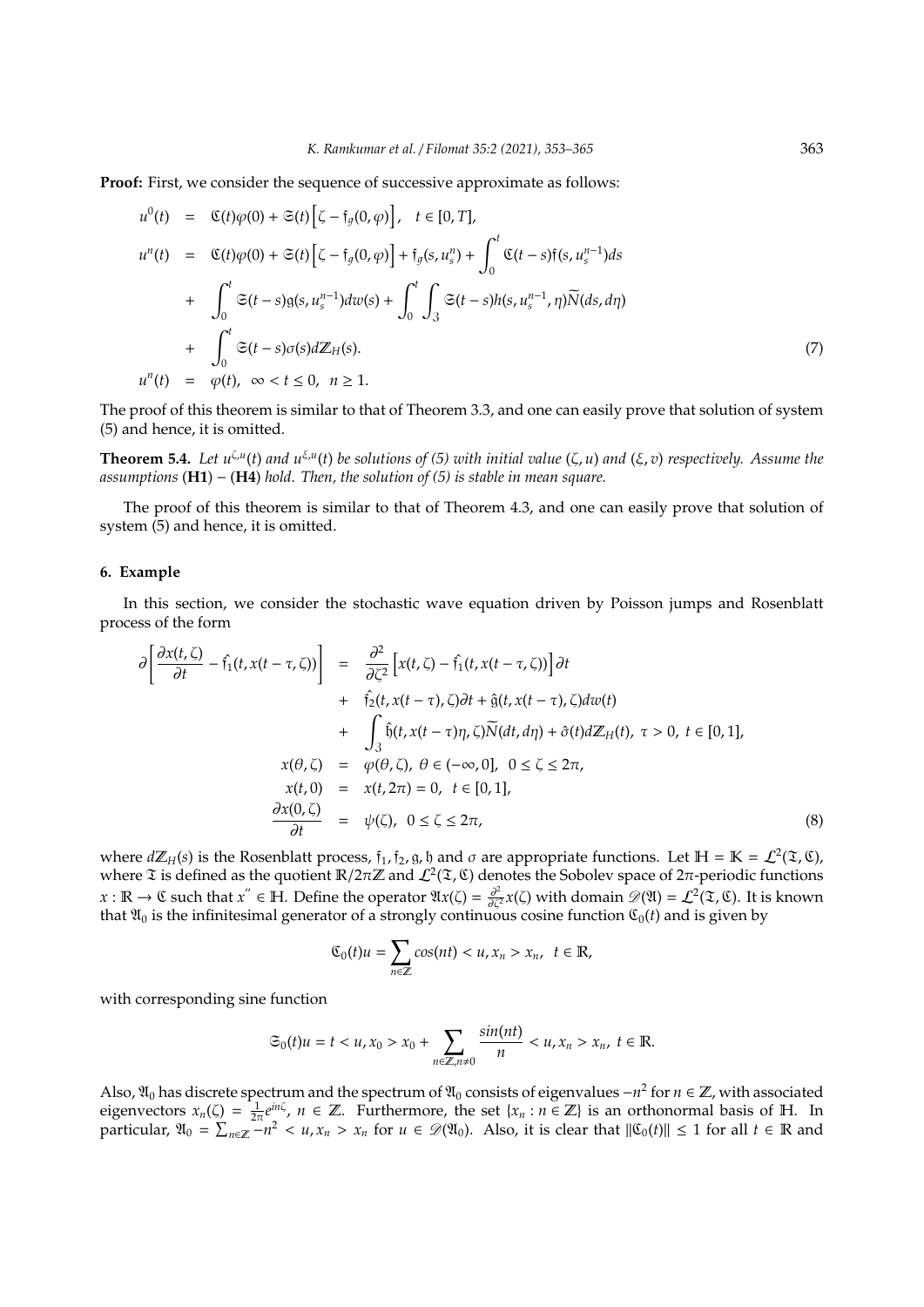hence  $\mathfrak{C}_0(\cdot)$  is uniformly bounded on R and  $\mathfrak{T}(t,s): \mathbb{H} \to \mathbb{H}$  is well defined and satisfies the conditions of Definition 2.2. Let  $\varphi(\theta)\zeta = \varphi(\theta,\zeta), (\theta,\zeta) \in (-\infty,0] \times [0,2\pi], x(t)\zeta = x(t,\zeta).$ 

Define  $f_1, f_2 : [0, T] \times \mathscr{B} \to \mathbb{H}$ ,  $g : [0, T] \times \mathscr{B} \to \mathcal{L}_2^0$ ,  $\mathfrak{h} : [0, T] \times \mathscr{B} \times 3 \to \mathbb{H}$  and  $\sigma : [0, T] \to \mathcal{L}_2^0$  by  $f_1(t,x)(\cdot) = f_1(t,x)(\cdot)$ ,  $f_2(t,x)(\cdot) = f_2(t,x)(\cdot)$ ,  $g(t,x)(\cdot) = \hat{g}(t,x)(\cdot)$ ,  $b(t,x)(\cdot) = \hat{b}(t,x)(\cdot)$ , and  $\sigma(t,x)(\cdot) = \hat{\sigma}(t,x)(\cdot)$ . Then, the system (8) can be rewritten as the abstract from the system (1). Further, all the assumptions of Theorem 4.2, have been satisfied, so we can conclude that the mild solution of the system (8) is stable.

## **7. Conclusion**

This manuscript addresses, we investigate the existence, uniqueness and stability of mild solutions for a class of higher-order nonautonomous NSDEs with infinite delay driven by Poisson jumps and Rosenblatt process in Hilbert space. More precisely, using semigroup theory and successive approximation method, we establish a set of sufficient conditions for obtained the required result. Further, the result is deduced to study the higher-order autonomous system. Finally, examples are provided to demonstrate the obtain results. Further, this result could be extended to investigate the controllability of higher-order nonautonomous NSDEs with infinite delay in future.

## **8. Acknowledgements**

I would like to thank the referees and the editor for their careful reading and their valuable comments.

#### **References**

- [1] L. C. Evans, An Introduction to Stochastic Differential Equations, Berkelet, CA:University of California, Berkeley, 2013.
- [2] G. Da Prato, J. Zabczyk, Stochastic Equations in Infinite Dimensions, Cambridge University Press, Cambridge, 1992.
- [3] B. Oksendal, Stochastic Differential Equations, 5th ed., Springer, Berlin, Germany, 2002.
- [4] A. Pazy, Semigroups of linear operator and applications to partial differential equations, Springer, Berlin, 1983.
- [5] I. Bihari, A generalization of a lemma of Bellman and its application to uniqueness problem of differential equations, Acta. Math. Acad. Sci, Hungar 7(1) (1956) 71–94.
- [6] H. Chen, The asymptotic behavior for second-order neutral stochastic partial differential equations with infinite delays, Discrete Dyn. Nat. Soc. 10 (2011).
- [7] Y. Ren, R. Sakthivel, Existence, uniqueness, and stability of mild solutions for second-order neutral stochastic evolution equations with infinite delay and Poisson jumps, J. Math. Phys. 53 (2012) 073517.
- [8] K. Dhanalakshmi, P. Balasubramaniam, Stability result of higher-order fractional neutral stochastic differential system with infinite delay driven by Poisson jumps and Rosenblatt process, Stochastic Analysis and Applications 38 (2019) 352–372.
- [9] R. Sakthivel, Y. Ren, Exponential stability of second-order stochastic evolution equations with Poisson jumps, Commun. Nonlinear Sci. Numer. Simul. 17 (2012) 4517–4523.
- [10] G. Arthi, J. H. Park, H. Y. Jung, Exponential stability for second order neutral stochastic differential equations with impulses, Int. J. Control 88(6) (2015) 1300–1309.
- [11] F. Jiang, H. Yang, T. Tian, Stability analysis for second order stochastic neutral partial functional systems subject to infinite delays and impulses, Adv. Differ. Equ. 23 (2016) 1–11.
- [12] R. Sathya, K. Balachandran, Controllability of demped second-order neutral impulsive stochastic functional differential systems with infinite delay, Advances in Analysis 3(2) (2017) 108–120.
- [13] A. Anguraj, K. Ravikumar, Existence and stability of impulsive stochastic partial neutral functional differential equations with infinite delays and Poisson jumps, Discontinuity, Nonlinearity, and Complexity 9(2) (2020) 245–255.
- [14] A. Anguraj, K. Ravikumar, Existence and stability results for impulsive stochastic functional integrodifferential equation with Poisson jumps, Journal of Applied Nonlinear Dynamics 8(3) (2019) 407–417.
- [15] S. Saravanakumar, P. Balasubramaniam, On impulsive Hilfer fractional stochastic differential system driven by Rosenblatt process, Stochastic Analysis and Applications 37 (2019) 955–976.
- [16] B. Maslowski, B. Schmalfuss, Random dynamical systems and stationary solutions of differential equations driven by fractional Brownian motion, Stoch. Anal. Appl. 22(6) (2004) 1577–1607.
- [17] P. Tamilalagan, P. Balasubramaniam, Approximate controllability of fractional stochastic differential equations driven by mixed fractional Brownian motion via resolvent operators, Int. J. Control 90(8) (2017) 1713–1727.
- [18] C. Tudor, Analysis of the Rosenblatt process, Stat. Probab. Lett. 62 (2008) 1–32.
- [19] M. Maejima, C. A. Tudor, Self similar process with stationary increment in the second Wiener chaos, Probab. Math. Stat. 32 (2012) 167–186.
- [20] E. H. Lakhel, M. A. McKibben, Controllability for time-dependent neutral stochastic functional differential equations with Rosenblatt process and impulses, Int. J. Control Autom. Syst. 17(10) (2019) 1–12.